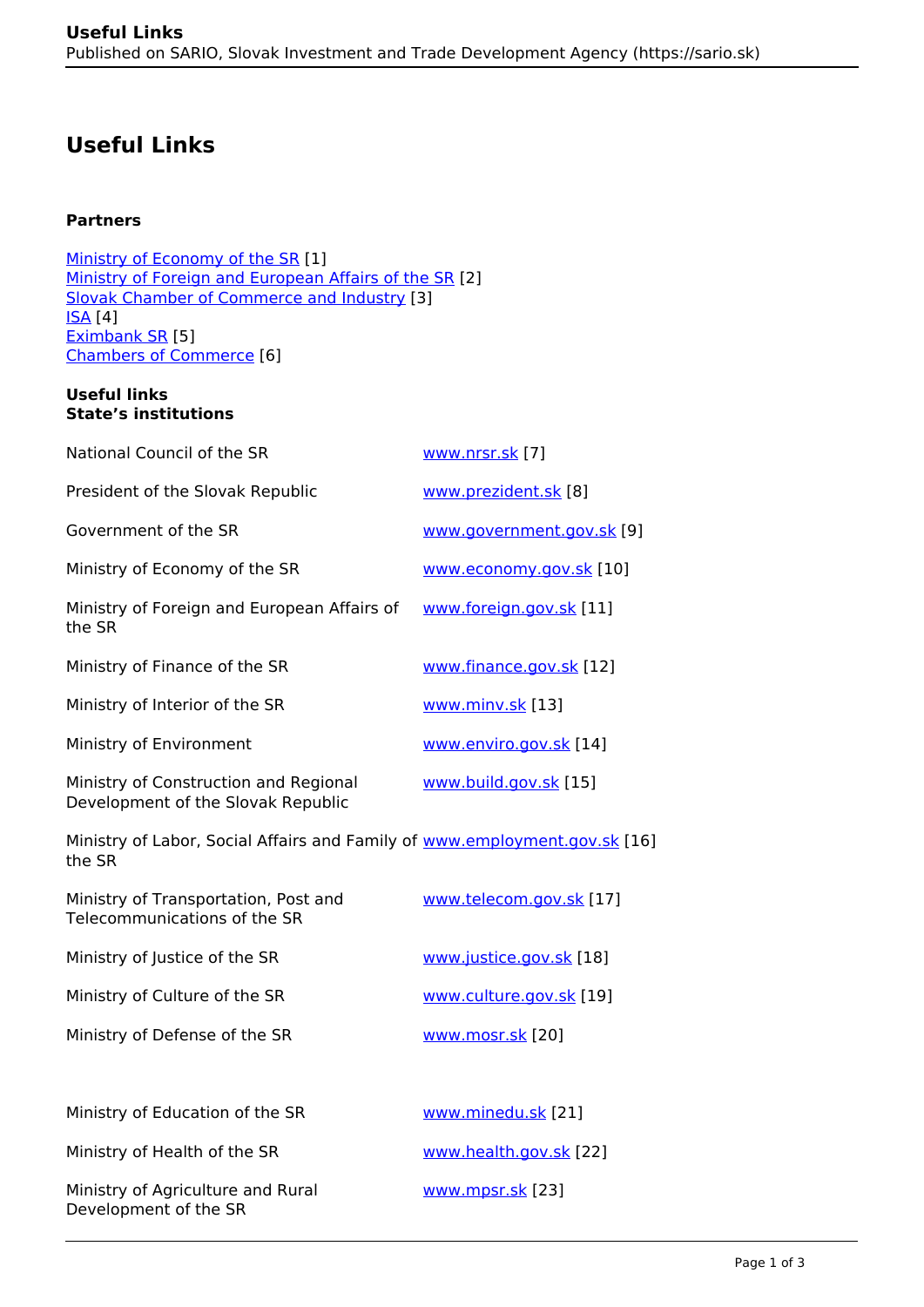# **Other public websites**

| The National Bank of Slovakia                                      | www.nbs.sk [24]          |
|--------------------------------------------------------------------|--------------------------|
| National Agency for Development of Small<br>and Medium Enterprises | www.nadsme.sk [25]       |
| Slovak Innovation and Energy Agency                                | www.siea.gov.sk [26]     |
| Slovak Tourist Board                                               | https://new.sacr.sk [27] |
| Antimonopoly Office of the SR                                      | www.antimon.gov.sk [28]  |
| Telecommunications Office of the SR                                | www.teleoff.gov.sk [29]  |
| National Tax Directorate of the SR                                 | www.drsr.sk [30]         |
| National Labor Inspectorate of the SR                              | www.safework.gov.sk [31] |
| Geodesy, Cartography and Cadastre<br>Authority of the SR           | www.geodesy.gov.sk [32]  |
| Nuclear Regulatory Authority of the SR                             | www.ujd.gov.sk [33]      |
| National Procurement Office of the SR                              | www.uvo.gov.sk [34]      |
| Industrial Property Office of the SR                               | www.indprop.gov.sk [35]  |
|                                                                    |                          |

# **Econonomics websites**

| <b>Statistical Office</b> | www.statistics.sk [36] |
|---------------------------|------------------------|
| TREND - newspaper         | www.etrend.sk [37]     |

## **Other websites**

| Tourist guide Slovakia           | www.slovakia.com [38]         |
|----------------------------------|-------------------------------|
| The Yellow pages website         | www.infobank.sk [39]          |
| The airport of Bratislava        | www.letiskobratislava.sk [40] |
| The airline company Air Slovakia | www.airslovakia.sk [41]       |
| The Slovak railroad network      | www.zsr.sk [42]               |
| Košice It Valley Association     | www.kosiceitvalley.sk [43]    |

**Source URL:** https://sario.sk/en/useful-links